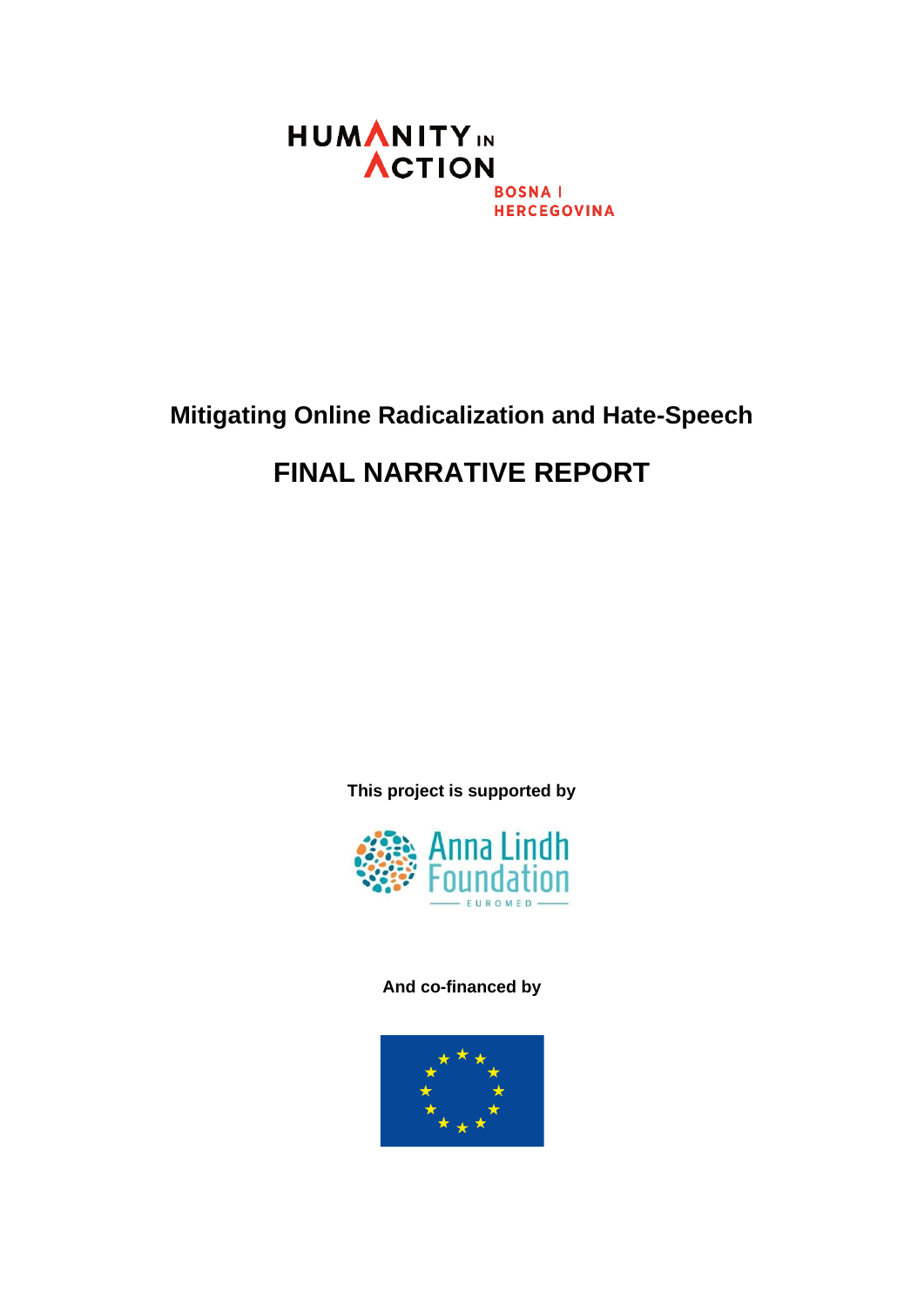#### **>> Short description**

The project aims to strengthen the resilience of young people from vulnerable communities against radicalisation and extremism by mobilising and activating them in their communities via strengthening critical thinking and raising awareness about online disinformation. The impact of the project will consist of the creation of a network of active future leaders, who will work as multipliers in their respective communities, thus addressing radicalisation and violent extremism in the selected countries. The main objective is activation and strengthening of capacities of young leaders aspiring to become visible actors against radicalisation in Bosnia and Herzegovina, Lebanon and Slovakia. Young leaders will learn how online radicalisation works, "arming" themselves with counter-narratives against its rhetoric/propaganda. They will learn to seek further help to themselves or peers who may be in the immediate danger of radicalisation. Trainings' curricula (online and also in person in Sarajevo) will also focus on critical thinking, disinformation, strategic communication and leadership. The phenomenon is not a new one, several stakeholders are working on the issue. We look for synergies rather than overlaps with the consortium of partners.

To increase youth's resilience in project countries against the online-based radicalisation and hate speech. The project will equip young people with critical thinking, knowledge, wit and overview to be able to debunk malicious extremist propaganda, manipulative disinformation and use of hate speech in the online sphere.

This project gathers 60 participants from Bosnia and Herzegovina, Slovakia and Lebanon which were selected through an extensive and elaborate selection process.

#### **>> Project activities**

- [the Open Call for Applications,](https://www.humanityinaction.org/news_item/open-call-mitigating-online-radicalization-and-hate-speech/)
- 1<sup>st</sup> [Online Workshop,](https://www.humanityinaction.org/news_item/1st-online-workshop-of-the-mitigating-online-hate-speech-and-radicalization-program/)
- 2<sup>nd</sup> [Online Workshop,](https://www.humanityinaction.org/news_item/2nd-online-workshop-of-the-mitigating-online-hate-speech-and-radicalization-program/)
- 3<sup>rd</sup> [advanced online workshop,](https://www.humanityinaction.org/news_item/3rd-online-workshop-of-the-mitigating-online-hate-speech-and-radicalization-program/)

- [a study trip to Vienna,](https://www.humanityinaction.org/news_item/mitigating-online-radicalization-and-hate-speech-study-trip-to-vienna/)

- the Study Analysis Report (on project's [website\)](https://www.humanityinaction.org/mitigating-online-radicalization-and-hate-speech/), and
- small project ideas implemented by the participants (also on project's website).

#### **>> Results of the activities**

- **-** a report on the results from an online qualitative survey how young people perceive the problem of online radicalisation and hate-speech in their respective project countries and in the contemporary context.
- **-** 20 small project ideas implemented by the participants individually or in groups.
- **-** 9 selected small project ideas which received enhanced mentoring and additional support (4 BiH, 4 Lebanon and 1 Slovakian ideas.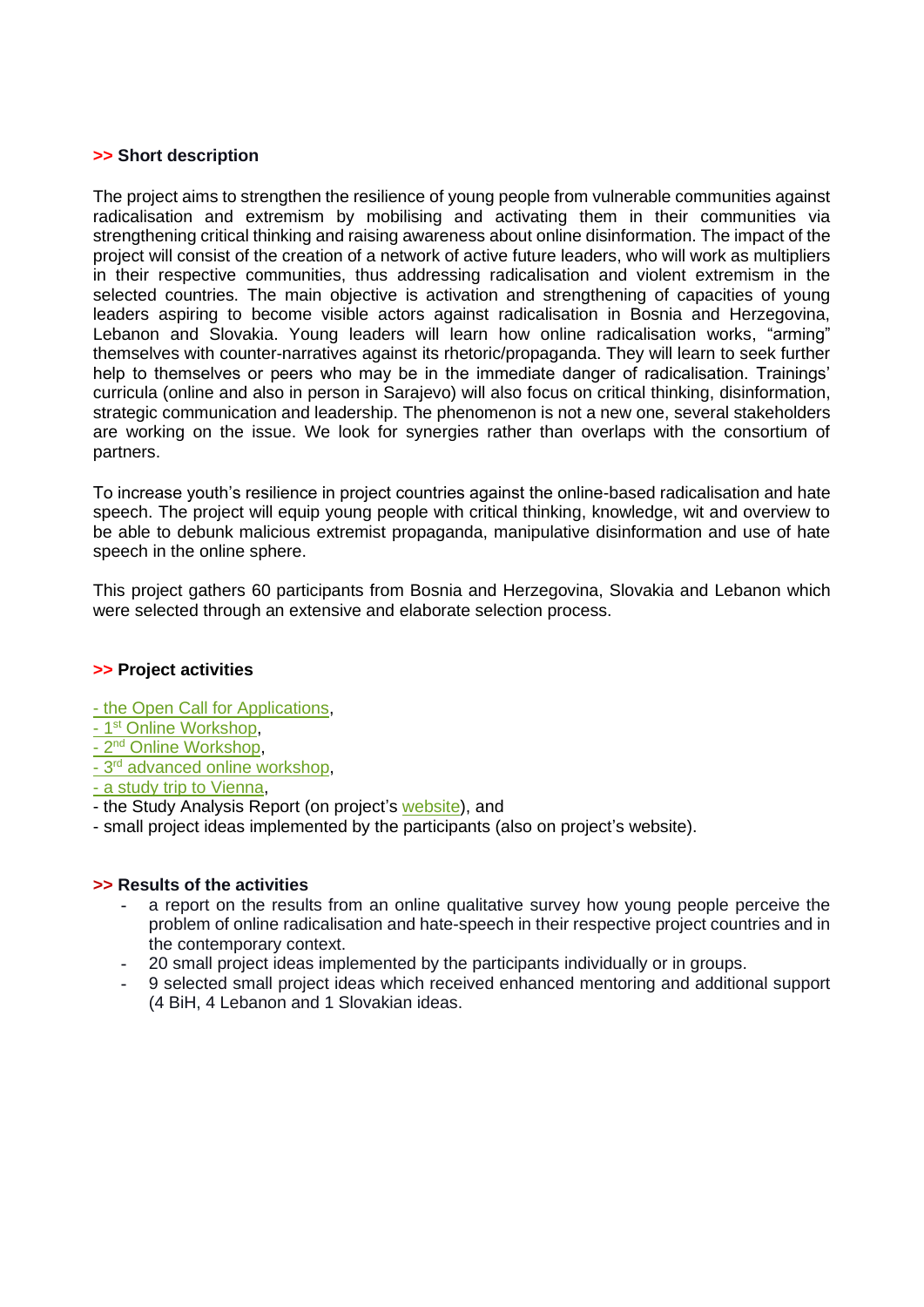The overall aim of the project was to increase resilience of young people in project countries against the online-based radicalisation and hate speech. For these purposes, the participants listened and actively participated in online workshops with topics such as:

- radicalisation and violent extremism: discussing radicalisation based on practical experience
- civic and youth activism against hate speech and radicalisation through examples of BiH
- multiculturalism
- currents trends in extremism and radicalisation
- narrative and counter narratives of extremist propaganda in the online sphere
- critical thinking, critical perception and deeper understanding of communication
- civic activism in Lebanon
- stereotypes and prejudices leading to extremism
- hate speech against women and sexist hate speech in particular
- social activism: fight for the rights of the invisible
- argumentation and debating
- preventing youth radicalisation in the Western Balkans
- challenges of radicalisation and engagement in the community

The participants were able to actively use the lessons and skills from all online workshops and replicated them in their individual project ideas, reaching a wide audience in all project countries, for instance they organised lectures on hate speech and tackling it for their peers. A study on radicalisation in the project countries was also researched and elaborated, the survey results are built on a solid dataset. The questionnaire survey was filled out by 1833 young people in total, 292 from Bosnia and Herzegovina, 695 from Lebanon and 846 from Slovakia. The survey was published in four languages, in English, in Bosnian, in Arabic and Slovak. The project lead and project partners helped with the dissemination—via direct emailing and social media. The study was also shared by all organisations from Austria that were visited during the Study Trip.

#### **>> The first Specific Objective**

*Young people from project countries trained in critical thinking, media literacy and strategic communication* has been achieved through three workshops which were highly attended.

The online-based Qualitative survey was happening parallelly with the workshops. Initially, the goal was to receive 300 individual responses, yet the survey reached 1833 people who responded to it.

Furthermore, the participants developed their individual project ideas and after the first round of the project ideas and with need to modify the projects, the selected participants continued with their projects ideas to demonstrate that they had been trained in critical thinking, media literacy and strategic communication.

The project ideas were: organisation of lectures on hate speech and hate speech against women in BiH and Lebanon and each online lecture was attended by approximately 60 persons (altogether 120); public activism emphasising the importance of multiculturalism and mutual respect in the divided BiH that reached in newspaper article and social media promotion approximately 1000 people; a campaign on social media advocating for the change of the law against LGBTIQ people in Lebanon that initially reached around 5000 people on Instagram and Facebook; an online and later offline exhibition portraying and explaining stereotypes leading to hate speech – reach out towards 100 people; numerous researches by the young participants to measure the perceptions of hate speech in their communities and hate speech against women in online sphere; a small project advocating for the rights of persons with disabilities and their right to employment in Lebanon; focus group discussion on prejudices and stereotypes against other religions in Lebanon; in Slovakia, a hour-long discussion was organised by project participants which was attended by 32 persons via the online discussion portal Clubhouse, where discussants shared their personal experience with hate speech in the online sphere to manifest